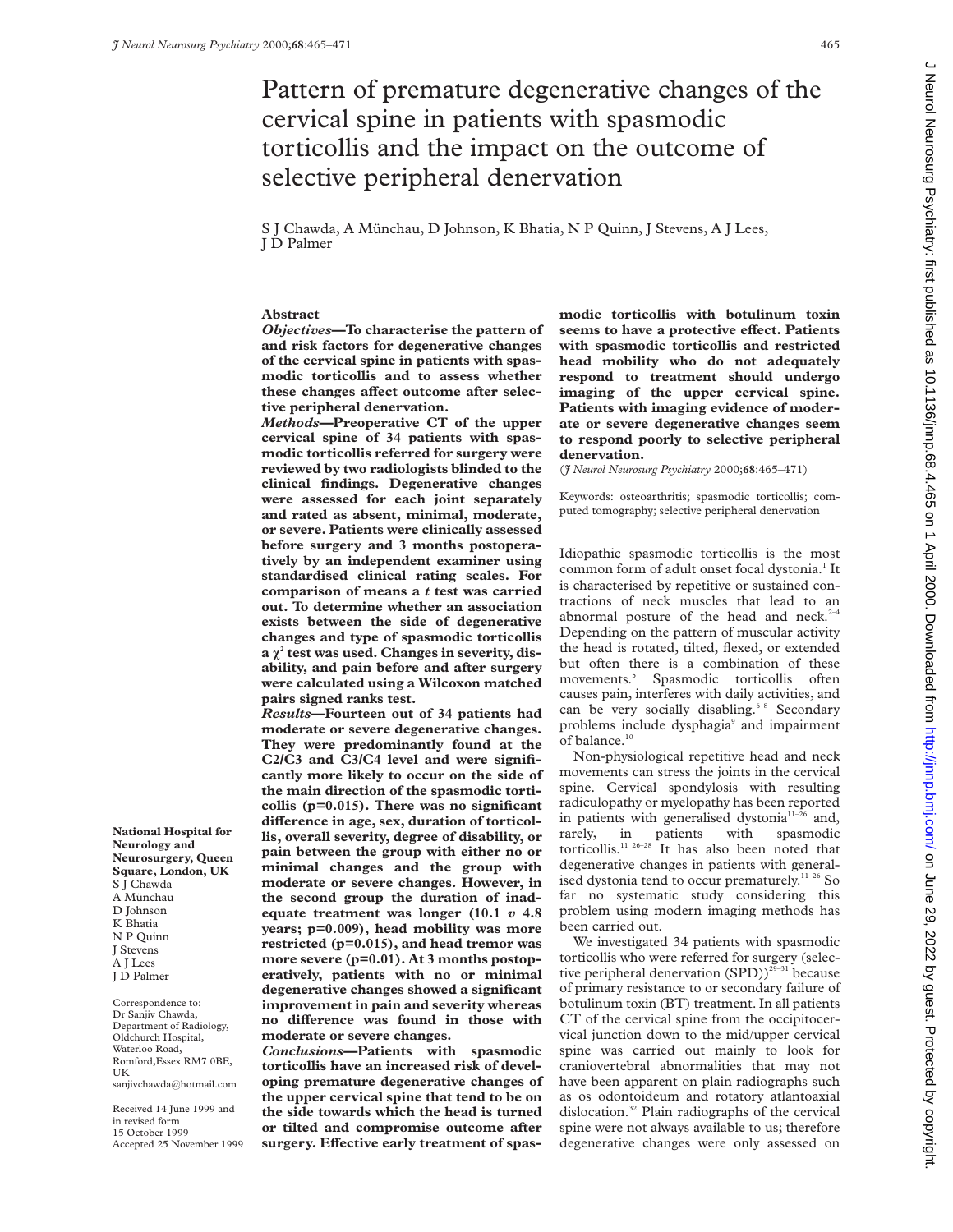

*Patient with left tremulous torticollis with left grade 3 and right grade 0 changes at the C2/3 facet joints.*

CT. In some patients MRI of the cervical spine was also performed. All patients were assessed clinically before surgery and 3 months postoperatively by an independent examiner using standardised rating scales.

#### **Methods**

IMAGING STUDIES

Craniocervical CT was carried out in all 34 patients on a Siemens Somaton plus 4 (VB3 version OB). A single spiral scan (kVp 120, 200 mA) continuing in a caudal direction was obtained (2 mm collimation, with a table feed of 5 mm/s) and the data reconstructed as 1 mm thick slices. Axial sections were obtained from the clivus to the midcervical spine with coronal and sagittal reformats. All images were retrospectively reviewed by two radiologists (SJC and DJ) and any differences in interpretation were resolved by consensus. The radiologists were blind to the clinical findings in these patients.

The joints considered were: occipital condyle-C1 lateral mass articulation (O-C1), C1-C2 lateral mass articulations, C1 anterior arch-C2 odontoid peg articulation, C2/3 facet and uncovertebral joint articulations, and also lower levels if they were scanned. The degree of spondylotic change was assessed from a combination of loss of joint space, subchondral sclerosis or cysts, and osteophytes. Degenerative changes were recorded on a scale of 0–3 (0=normal, 1=minimal, 2=moderate, and 3=severe). Apart from the C1 arch-C2 peg articulation, the left and right joints were scored individually. Figure 1 shows an example of grade 3 degenerative change.

Eighteen patients also had MRI of the cervical spine and these were reviewed with particular emphasis on the cervical spinal cord. All MRI images were performed on a GE Vectra 0.5 T scanner. A quadrature anterior neck coil was used. T1 sagittal spin echo (TR/TE,

*Table 1 Spasmodic torticollis patient characteristics*

| Type of ST     | $\boldsymbol{n}$ | Sex<br>(M.F) | Median age<br>$(v \text{ (range)})$ | Median duration<br>$(y \text{ (range)})$ | Severity <sup>*</sup><br>(mean(SD)) | Primary<br>failure |
|----------------|------------------|--------------|-------------------------------------|------------------------------------------|-------------------------------------|--------------------|
| R Torticollis  | 5                | 3:2          | 54 (32-57)                          | $12(9-18)$                               | 20.2(5)                             |                    |
| L. Torticollis | 11               | 4:7          | $49(30-60)$                         | $11(2-26)$                               | 20(4.2)                             | 3                  |
| R Laterocollis | 6                | 3:3          | 52 (44-59)                          | $12(7-22)$                               | 19.5(6)                             |                    |
| L Laterocollis | 6                | 1:5          | $50(38-66)$                         | $16(4-21)$                               | 22.3(1.6)                           |                    |
| Anterocollis   |                  | 1:0          | 53                                  | 17                                       | 16                                  |                    |
| Retrocollis    | 5                | 4:1          | $56(23-59)$                         | $10(3-37)$                               | 21(4.1)                             |                    |
| Total          | 34               | 16:18        | $53.5(23-66)$                       | $11.5(2-37)$                             | 20.4(4)                             | 6                  |
|                |                  |              |                                     |                                          |                                     |                    |

\*As determined by the TWSTRS. R=right, L=left.

440/15; FOV 24 cm; NEX=4; matrix=256×192) and T2 sagittal fast spin echo (TR/TE, 5000/130; FOV 24 cm; NEX=4; matrix=160×256) and relevant axial T2 gradient echo images (flip angle 20 degrees; TR/TE, 560/25; FOV 16 cm; NEX=5; matrix=160×224) were obtained. The sagittal sequences were 4 mm thick with a 1 mm interslice gap.

#### PATIENTS

A total of 34 patients with spasmodic torticollis, all of whom had received BT injections in the past, were referred for consideration of SPD surgery over the period 1997–8. The interval between the last botulinum toxin (BT) injection and the investigation before surgery was at least 4 months in all patients and often more than 6 months. Patients were referred for surgery because of either primary or secondary failure of BT treatment. Patient characteristics are given in tables 1 and 4. Of the 34 patients referred 22 underwent surgery. They were all examined again 3 months after surgery.

In addition to a detailed history from each patient, medical notes were studied to determine the documented response to BT injections over the years. Patients were classified as having predominantly torticollis (head rotation in the horizontal plane), laterocollis (head tilt in the coronal plane), or anterocollis or retrocollis (head flexion or extension). This was done taking into account the primary dystonic position and the degree of restriction of head movements. For instance, a patient with a combination of head rotation to the right and tilt to the left was labelled primarily right torticollis when left rotation was more restricted than right tilt and vice versa. Severity at the time of the investigation was determined using the Toronto western spasmodic torticollis rating (TWSTR) severity scale.<sup>33</sup> This scale takes into account the dystonic position of the head, the effectiveness of any sensory trick, and how long the patient can keep the head in a straight position and estimates the degree of head mobility and position of the shoulder. The maximum severity on this scale is 35.

To further characterise restriction of head and neck movements we used a geniometer to measure the degree of head mobility opposite to the direction of the dystonic head position for example, contralateral tilt in a patient with laterocollis. Firstly, patients were asked to actively tilt their head in the direction opposite to the main dystonic position; secondly, the head was moved passively. If the patient was able to actively or passively tilt the head less than 5 degrees past the midline a score of 6 was given. The rating was  $5, 4, 3, 2, 1$ , or 0 if the contralateral tilt was at best 10, 15, 20, 25, and 30 degrees or more than 30 degrees, respectively. For contralateral active or passive rotation the rating was as follows: 6=contralateral rotation of less than 10 degrees, 5=contralateral rotation possible up to 20 degrees, 4=up to 30 degrees, 3=up to 40 degrees, 2=up to 50 degrees, 1=up to 60 degrees, and 0=more than 60 degrees. To assess the overall restriction of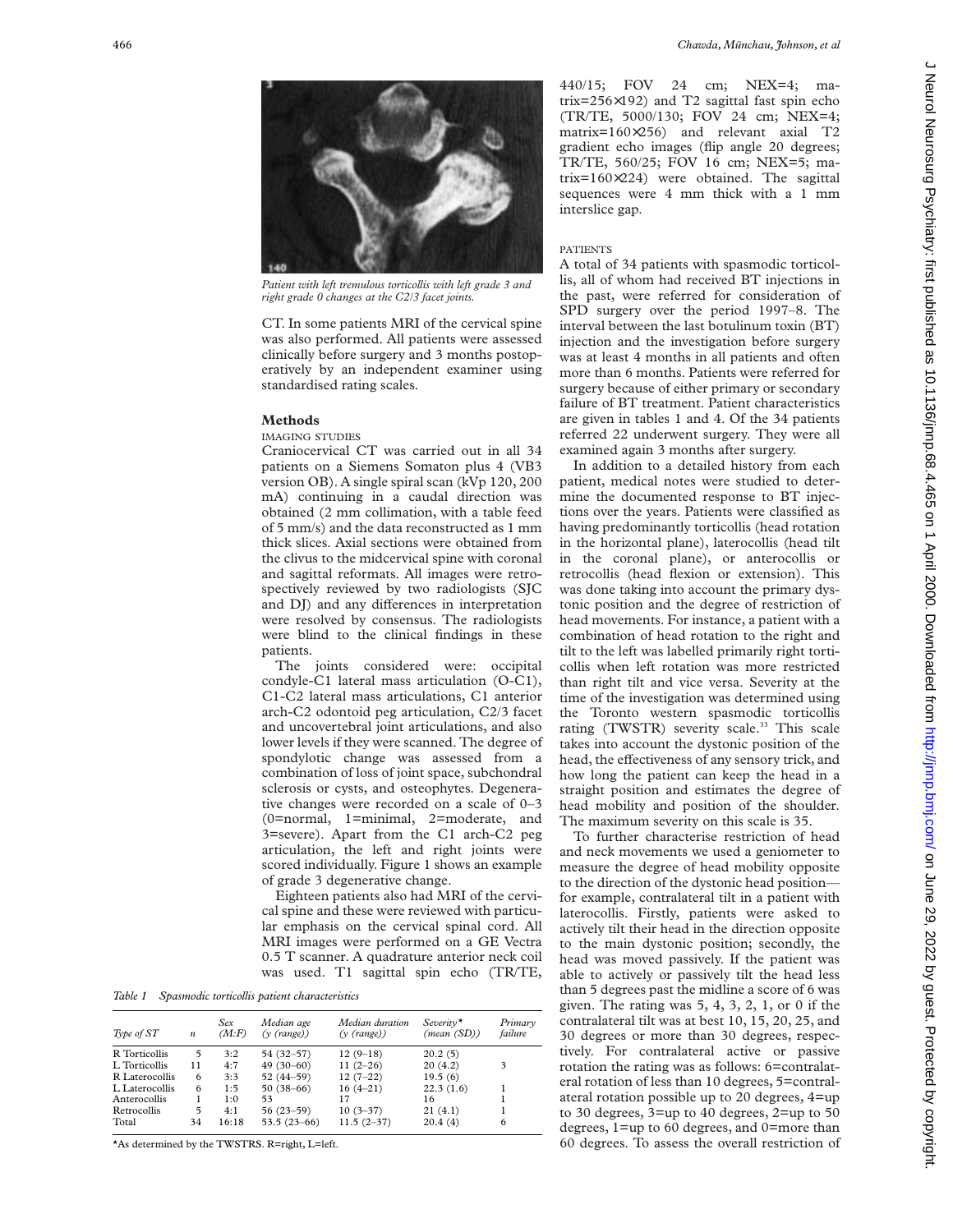*Table 2 Radiological findings in 14 spasmodic torticollis patients with moderate to severe degenerative changes*

| $AO$ $\tilde{f}T$                      |          |          | PEG            | AA JT AA JT<br>LM |                  | C <sub>2/3</sub><br><b>FACETS</b> |                  | $C2/3$ U/C<br><b>ITS</b> |                  | C <sub>3/4</sub><br><b>FACETS</b> |                  | $C3/4$ U/C<br>$\gamma_{TS}$ |                  | C4/5<br><b>FACETS</b> |                  | $C4/5$ $U/C$<br>$\mathcal{T}TS$ |                  |
|----------------------------------------|----------|----------|----------------|-------------------|------------------|-----------------------------------|------------------|--------------------------|------------------|-----------------------------------|------------------|-----------------------------|------------------|-----------------------|------------------|---------------------------------|------------------|
| Type of ST                             | L        | R        |                | L                 | $\boldsymbol{R}$ | L                                 | $\boldsymbol{R}$ | L                        | $\boldsymbol{R}$ | L                                 | $\boldsymbol{R}$ | L                           | $\boldsymbol{R}$ | L                     | $\boldsymbol{R}$ | L                               | $\boldsymbol{R}$ |
| R Torticollis<br>$\Omega$<br>0         |          | $\Omega$ |                | $\Omega$          | $\Omega$         | 2                                 | $\Omega$         | $\Omega$                 | $\Omega$         |                                   | $\mathbf{0}$     | $\Omega$                    | $\Omega$         |                       |                  |                                 |                  |
|                                        | 0        |          | $\Omega$       | $\Omega$          |                  |                                   |                  |                          |                  |                                   |                  |                             |                  |                       |                  |                                 |                  |
| L Torticollis<br>$\Omega$<br>$\Omega$  |          | 2        | $\Omega$       | $\Omega$          | 3                | $\Omega$                          |                  |                          | 3                | $\Omega$                          |                  |                             |                  |                       |                  |                                 |                  |
|                                        |          | 0        |                | $\Omega$          | 3                | 0                                 |                  |                          |                  | 0                                 |                  |                             |                  |                       |                  |                                 |                  |
| R Laterocollis<br>$\Omega$<br>$\Omega$ |          | 3        | 0              | 0                 |                  | 2                                 | 0                | 0                        |                  |                                   |                  | $\Omega$                    | $\Omega$         | 2                     | 0                | $\Omega$                        |                  |
|                                        |          |          |                | 0                 | 0                |                                   |                  |                          |                  | $\Omega$                          | 3                |                             |                  |                       |                  |                                 |                  |
|                                        |          |          |                | 0                 | 0                |                                   | 3                |                          |                  |                                   | 2                |                             |                  |                       |                  |                                 |                  |
|                                        |          | 2        |                | 2                 |                  |                                   |                  |                          |                  |                                   |                  |                             |                  |                       |                  |                                 |                  |
| L Laterocollis                         | $\Omega$ | $\Omega$ | $\overline{c}$ | $\Omega$          |                  | $\overline{c}$                    |                  | $\Omega$                 | 0                | 3                                 |                  |                             | $\Omega$         |                       |                  |                                 |                  |
|                                        |          |          |                |                   | $\Omega$         |                                   | 0                | $\Omega$                 | 0                | 3                                 | $\Omega$         |                             | $\mathbf{0}$     | 3                     | 1                | $\Omega$                        | $\Omega$         |
|                                        |          |          |                | 0                 | $\Omega$         |                                   | 0                |                          | 0                | 3                                 | $\Omega$         |                             | $\Omega$         |                       |                  |                                 |                  |
|                                        |          |          | 0              | $\Omega$          | 0                | 2                                 |                  | 2                        | 2                | $\Omega$                          |                  |                             |                  |                       |                  |                                 |                  |
| Retrocollis                            | 0        | $\Omega$ |                | $\Omega$          | $\Omega$         | 3                                 | $\Omega$         |                          |                  |                                   |                  |                             | $\Omega$         |                       |                  |                                 | $\Omega$         |
|                                        |          |          | 0              |                   | $\Omega$         | $\overline{c}$                    | $\overline{c}$   | 0                        | 0                | 3                                 |                  |                             | $\overline{c}$   |                       |                  | 0                               |                  |

R=Right, L=left; AO=atlanto-occipital; AA=atlantoaxial; LM=lateral masses; JT(S)=joint(s); U/C=uncovertebral —=not scanned; 0=normal; 1=minimal degenerative change; 2=moderate degenerative change; 3=severe degenerative change

*Table 3 Side of (moderate or severe) degenerative changes in the cervical spine below C2 in patients with torticollis or laterocollis (n=12; note that 1 patient with left laterocollis had bilateral changes)*

|                               | Side of degenerative<br>changes |      |  |  |  |
|-------------------------------|---------------------------------|------|--|--|--|
| Type of spasmodic torticollis | Right                           | Left |  |  |  |
| R torticollis or laterocollis | 5                               |      |  |  |  |
| L torticollis or laterocollis |                                 |      |  |  |  |

R=Right; L=left; p = 0.015 (Fisher's exact test).

head mobility both ratings were added so that patients could score from 0–12.

Disability and pain were assessed using the disability and pain subscales of the TWSTRS. Severity of head tremor was scored according to the validated clinical rating scale proposed by Bain *et al*<sup>34</sup> which defines four main categories: no tremor (0), noticeable but mild tremor (1–3), moderate tremor, the tremor may be bothersome to the patient but does not lead to significant functional impairment (4–6), severe tremor present in all head positions (7–9), and extremely severe (10).

#### STATISTICAL ANALYSIS

For comparison of means of independent samples a *t* test was carried out. To determine whether an association between primary BT

*Table 4 Preoperative characteristics of patients with spasmodic torticollis (ST) with none/minimal versus moderate/severe degenerative changes in the cervical spine*

|                                          | ST without or only<br>minimal degenerative<br>changes $(n=20)$ | ST with moderate or<br>severe degenerative<br>changes $(n=14)$ | p Value   |
|------------------------------------------|----------------------------------------------------------------|----------------------------------------------------------------|-----------|
| Median age (y (range))                   | $53.5(23-61)$                                                  | $53.5(38-66)$                                                  | NS.       |
| Sex (M: F)                               | 10:10                                                          | 6:8                                                            | <b>NS</b> |
| Mean duration of $ST$ (y $(SD)$ )        | 11.5(6.9)                                                      | 14(8.1)                                                        | <b>NS</b> |
| Median duration (y (range))              | $10.5(2-26)$                                                   | $12(4-37)$                                                     |           |
| Duration (y) without effective treatment |                                                                |                                                                |           |
| Mean(SD)                                 | 4.8(4)                                                         | 10.1(7.2)                                                      | 0.009     |
| Median (SD)                              | $3(1-15)$                                                      | $8(1-30)$                                                      |           |
| Acute onset after trauma                 | 1                                                              | 2                                                              | <b>NS</b> |
| Delayed onset after trauma               | 3                                                              | $\overline{c}$                                                 | <b>NS</b> |
| Tardive dystonia                         | $\Omega$                                                       | 1                                                              | <b>NS</b> |
| Mean (SD) severity*                      | 21.2(3.8)                                                      | 18.8(4.3)                                                      | <b>NS</b> |
| Mean (SD) disability*                    | 14.8(6.4)                                                      | 15.6(5.8)                                                      | <b>NS</b> |
| Mean (SD) pain*                          | 11.5(5.1)                                                      | 12.1(2.7)                                                      | <b>NS</b> |
| Primary BT treatment failure             | 3                                                              | 6                                                              | <b>NS</b> |
| Mean (SD) head tilt restriction score    | 2.5(2)                                                         | 4.1(2.2)                                                       | 0.03      |
| Mean (SD) head turn restriction score    | 1.7(2.1)                                                       | 3.4(2.5)                                                       | 0.04      |
| Mean (SD) overall head movement          |                                                                |                                                                |           |
| restriction score                        | 4.2(3.1)                                                       | 7.6(4.1)                                                       | 0.015     |
| Mean (SD) tremor severity                | 1.4(1.8)                                                       | 4.7(2.7)                                                       | 0.01      |

\* Determined by the TWSTRS.

treatment failure and occurrence of degenerative changes exists and whether the side of degenerative changes is associated with the type of spasmodic torticollis a  $\chi^2$  test was used (for small sample size Fisher's exact test was used). Changes in severity, disability, and pain before and after surgery were calculated using Wilcoxon matched pairs signed ranks test.

### **Results**

There were no patients with an anomaly of the craniovertebral junction in our study. Degenerative changes on CT that was carried out in all 34 patients were either absent or minimal (20 patients) or moderate or severe (14 patients, table 2). Cervical spine MRI was performed on the same day as the CT and none showed evidence of a myelopathy.

We grouped patients according to the level and side of degenerative changes seen on CT. From a functional point of view the cervical spine can be divided into a more mobile upper segment (occipital-C1 and C1-C2 joints) and a lower less mobile segment (C2/C3 facet/ uncovertebral joints and below). We grouped degenerative changes in patients accordingly. In all 14 patients with moderate to severe degenerative disease, changes occurred at C2/C3 and below. Five of these patients also had moderate or severe disease above the C2/C3 level, four of whom had significant changes in the C1 arch-peg articulation only (one patient with right laterocollis, two with left laterocollis, and one with left torticollis as their main component respectively), and one patient (with right laterocollis) had changes in the C1 arch-peg and right C1/C2 lateral mass articulation.

Unilateral degenerative changes at C2/C3 and below were significantly more likely to occur on the side of the main direction of spasmodic torticollis: patients with left torticollis or laterocollis were more likely to have left sided degenerative changes and vice versa (table 3). The few patients with moderate or severe disease at the OC1C2 articulations precluded statistical analysis.

We compared the two groups of patients with none or minimal or moderate or severe degenerative changes (table 4). There was no significant difference in age, sex, duration of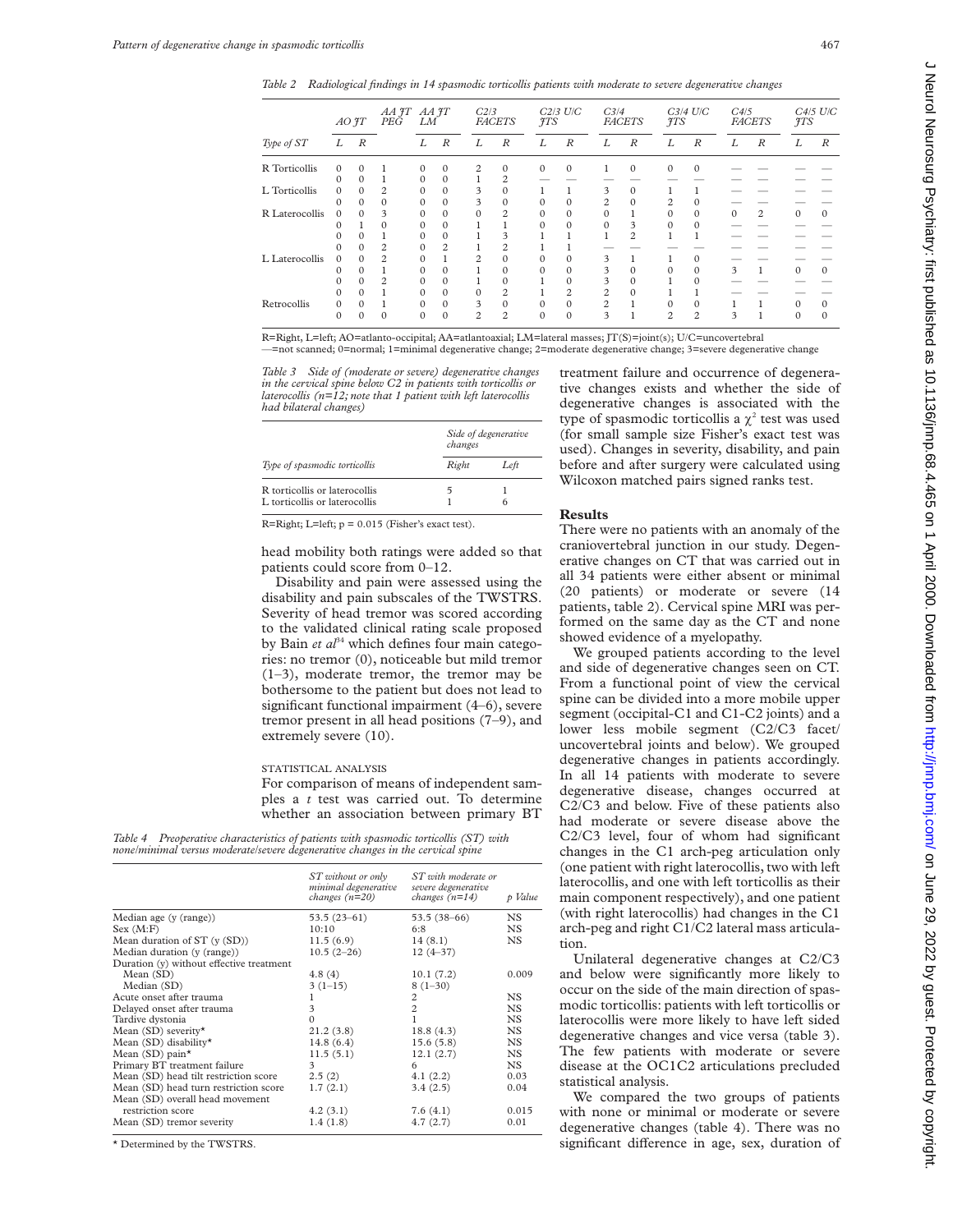*Table 5 Outcome after surgery*

|                                                      | ST without or only minimal<br>degenerative changes |                | p Value   | ST with moderate or severe<br>degenerative changes |               |           |
|------------------------------------------------------|----------------------------------------------------|----------------|-----------|----------------------------------------------------|---------------|-----------|
|                                                      | Before $(n=20)$                                    | After $(n=14)$ |           | Before $(n=14)$                                    | After $(n=8)$ | p Value   |
| Mean (SD) severity*                                  | 21.2(3.8)                                          | 15.6(4.8)      | 0.002     | 18.8(4.3)                                          | 17(4.9)       | 0.46      |
| Mean (SD) disability*                                | 14.8(6.4)                                          | 13.2(8.1)      | 0.056     | 15.6(5.8)                                          | 10.4(7.5)     | 0.352     |
| Mean (SD) pain*                                      | 11.5(5.1)                                          | 7.3(5.6)       | 0.004     | 12.1(2.7)                                          | 6.4(6)        | 0.068     |
| Mean (SD) head tilt restriction score                | 2.5(2)                                             | 1.8(2.2)       | NS.       | 4.1(2.2)                                           | 4.1(2.2)      | NS.       |
| Mean (SD) head turn restriction score                | 1.7(2.1)                                           | 0.8(1.4)       | NS.       | 3.4(2.5)                                           | 3.0(2.6)      | <b>NS</b> |
| Mean (SD) overall head movement<br>restriction score | 4.2(3.1)                                           | 2.9(3)         | NS        | 7.6(4.1)                                           | 7.1(4.5)      | <b>NS</b> |
| Mean (SD) tremor severity                            | 1.4(1.8)                                           | 1.4(2.1)       | <b>NS</b> | 4.7(2.7)                                           | 4.3(2.7)      | NS.       |

\*Determined by the TWSTRS.

torticollis, overall severity, degree of disability, or amount of pain (before surgery) as determined by the TWSTRS. However, the duration without adequate treatment differed significantly between the groups. In other words, patients with moderate or severe changes either had a longer interval between onset of symptoms of spasmodic torticollis and start of effective treatment (usually BT injections) or an overall shorter lasting response to BT treatment. Among the moderate or severe change group there was a higher proportion of patients with primary failure of BT treatment (six out of 14) than in the none or minimal degenerative change group (3 out of 20), but the difference was not significant. However, the proportion of patients with primary BT treatment failure in the moderate or severe group was significantly greater than the expected proportion of primary BT failures in a non-selected group with spasmodic torticollis (less than  $10\%$ )<sup>35</sup> (p=0.038, Fisher's exact test). This was not the case in the none or mild change group.

Clinically there were other distinguishing features in the moderate or severe group. Firstly, although there was no difference in overall severity of spasmodic torticollis before surgery between the two groups there was a striking difference in restriction of head movement. Patients in the moderate or severe group were significantly less able to turn or tilt the head to the side contralateral to the dystonic head position than those in the none or mild group (table 4). The combined rating (restriction of contralateral tilt+contralateral turn) was also significantly higher in the first group. Secondly, head tremor was more severe in the moderate or severe group (table 4).

Finally, in the none or mild group (n=20) there was a significant improvement of pain and severity, but not disability, 3 months after surgery. By contrast, in the moderate to severe group (n=14) none of the three outcome variables changed significantly after surgery (table 5). Head mobility (contralateral turn or tilt) tended to improve after surgery in the none or mild group, but not in the moderate to severe group. Tremor did not change significantly after surgery in either group.

#### **Discussion**

The most striking finding of this study is the occurrence of moderate to severe degenerative changes in the C2/3 facets or below in 14 out of 34 patients with spasmodic torticollis. Osteoarthritis in the cervical spine presents with joint

narrowing, obliteration of joint space, subchondral sclerosis, and osteophytosis on plain films, CT, and  $MRI<sup>36-39</sup>$  and is strongly associated with age.<sup>40 41</sup> The degree of degenerative changes encountered is more than would be expected in a patient group with a mean age of 50 years. Premature spondylosis has been documented in generalised dystonia<sup>11-26</sup> but there is little information on patients with spasmodic torticollis, particularly with regard to primary or secondary failure of BT treatment.

Spondylotic changes in the cervical spine usually occur between C3 and C7<sup>42 43</sup> but not above C3. In normal aging the C5/6 uncovertebral joints are most often involved, followed by those at C6/7. Changes in the facet (zygapophyseal) joints usually occur at the C3/4, C4/5 and C5/6 levels. Overall, the C2/3 level is the least often affected, by contrast with our findings in patients with spasmodic torticollis. The pattern of degenerative changes we found in patients with spasmodic torticollis has previously been described by others<sup>11 26-28</sup> and has also been noted in patients with generalised dystonia.<sup>11-18</sup> <sup>20-22</sup> <sup>24</sup> <sup>26</sup>

Functional anatomy might help to explain the occurrence of degenerative changes predominantly in the upper cervical segments in patients with spasmodic torticollis. The C2/3 intervertebral joint is a transitional area situated between the upper cervical spine, where there is little flexion or extension and most rotation, and the lower cervical spine, where sagittal plane motion predominates (C5/6 having the greatest range) as well as some rotation.<sup>44</sup> Nearly 50% of axial rotation occurs at the C1/C2 articulations.<sup>45</sup> There is no or minimal axial rotation at the OC1 articulations and negligible lateral flexion at the C1/C2 articulations.46 47 It has been shown that rotation of the C1/C2 segment does not decrease with age but increases slightly to compensate for the overall decreased motion that occurs in the lower segments.<sup>48</sup> It is therefore likely that the continuous abnormal and complex head movements that occur in spasmodic torticollis strain the upper cervical spine articulations more than the lower cervical spine, as there is less mobility at lower levels. Moreover, coupling of motion in the spine seems very important in spasmodic torticollis. For example, lateral flexion of the neck to the left will result in rotation of the cervical vertebrae to the left with the spinous process moving to the right.<sup>45 49</sup> Hence, if patients with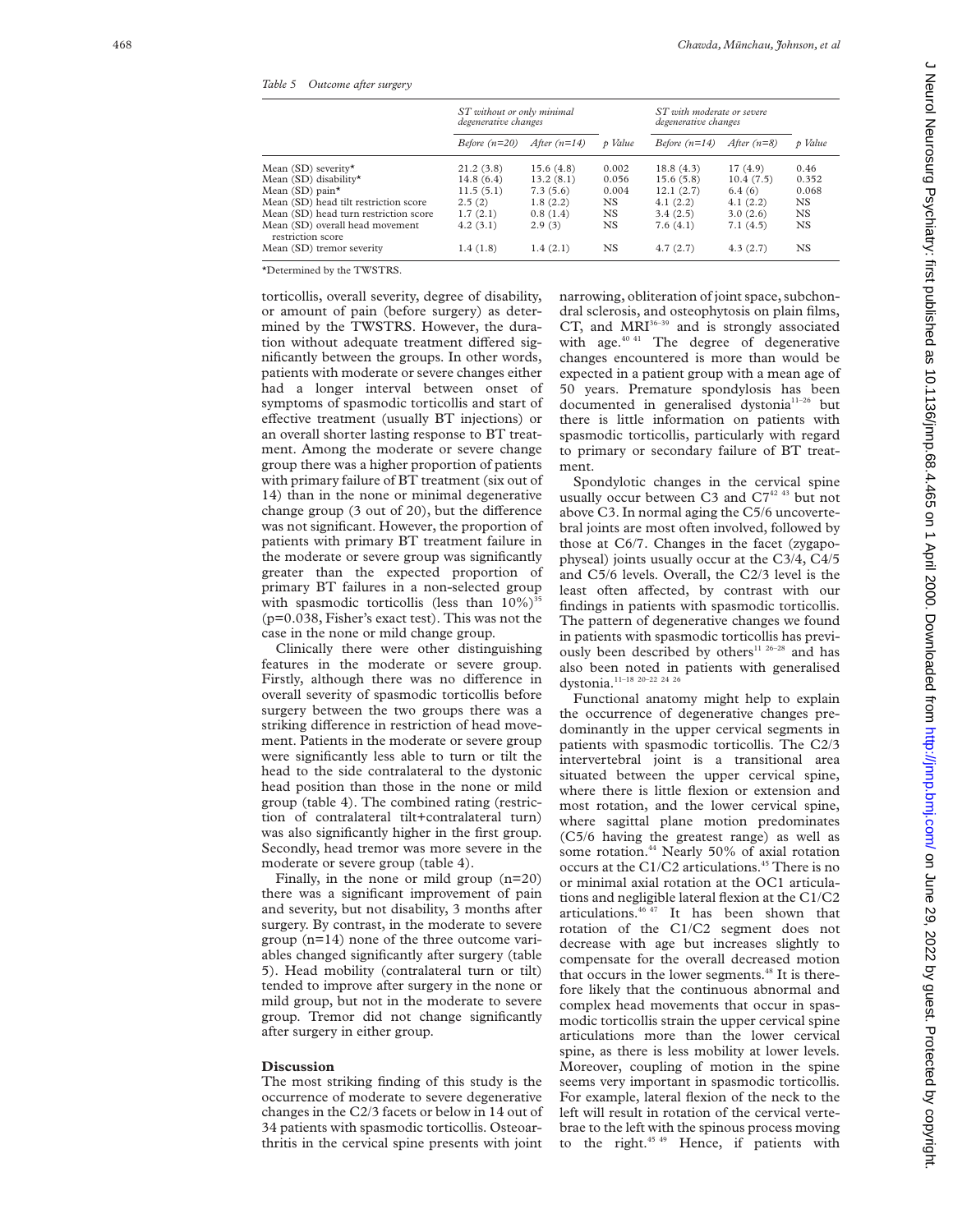spasmodic torticollis have an abnormal posture for prolonged periods, this may result in more complex and asymmetric joint strain than would happen if the head spent more time in the neutral position.

Degenerative changes in the upper cervical spine tended to be unilateral. In patients with moderate to severe degenerative changes, the side of arthritic changes was significantly associated with the direction of spasmodic torticollis (for example, patients with left torticollis or left laterocollis had predominantly left sided degenerative disease and vice versa). Abnormal motion results in increased stress, particularly at joint margins, which is likely to be greater on the side towards which the head is tilted or rotated, accelerating degenerative changes on this side. Levine et al<sup>14</sup> studied plain radiographs of the cervical spine of patients with spasmodic torticollis and also found that spondylosis was greater on the side to which the head rotated.

Overall, it seems plausible that head position and sustained non-physiological stress on joints facilitates degenerative disease.<sup>50</sup> However, degenerative changes were either absent or mild in 20 out of 34 patients in this selected series of patients with spasmodic torticollis. Surprisingly, neither age nor overall duration of spasmodic torticollis differed between the two groups. However, a significant difference was found with respect to duration of inadequate or insufficient treatment and occurrence of degenerative changes. Thus, in the group with moderate or severe changes the interval between onset of symptoms and the start of effective treatment was significantly longer than in the none or minimal group. Similarly, six out of the 14 patients in the moderate or severe group were primary BT injection failures and consequently never had adequate treatment. This proportion of primary BT injection failures was significantly higher than expected in a non-selected group of patients with spasmodic torticollis in which primary failure to BT injections is usually less than 10%.<sup>35</sup> Effective treatment with BT may, probably due to improvement of head posture, protect patients from developing premature cervical spondylosis.

Although overall severity on the TWSTR scale did not differ between the two groups, patients in the moderate to severe group had some distinguishing clinical features. Firstly, using a validated rating  $scale<sup>34</sup>$  their head tremor was significantly more severe. Tremulous head movements in spasmodic torticollis are often jerky and complex and could strain cervical joints considerably, particularly in the mobile transition zone of C2/3 between the upper and the lower cervical spine, which may promote the formation of osteophytes. Dystonic head tremor often responds less well to  $BT$  treatment<sup>51</sup> and this also may put patients with head tremor at higher risk of developing degenerative changes. Secondly, head mobility was significantly more restricted in patients in the moderate to severe group. This finding is probably a consequence of underlying osteoarthritis that in advanced stages will inevitably

restrict movement. On the other hand, it might also be argued that a fixed abnormal position may be a risk factor for the development of degenerative cervical spine disease. Sometimes patients develop a relatively fixed head posture shortly after onset of the disease—for example, in acute onset post-traumatic torticollis after minor trauma that usually starts several days and sometimes weeks after the trauma, $52$  in post-traumatic torticollis after cervical spine injury,53 54 or occasionally in tardive dystonia (personal observation). These patients may have an increased risk of developing premature osteoarthritis. Interestingly, three patients with severe degenerative changes had a history of acute onset post-traumatic torticollis, severe cervical spine injury, and tardive dystonia respectively, but only one patient with mild degenerative changes had a history of acute onset after trauma (table 4). However, these numbers are too small to draw firm conclusions.

Three out of 20 and two out of 14 patients in the none or minimal and moderate or severe group respectively gave a history of mild head or neck trauma several months before the onset of dystonic symptoms (table 4), a proportion that is in keeping with reports from the literature.<sup>55</sup> This has been referred to as delayed onset post-traumatic torticollis,<sup>52</sup> but clinically these patients are indistinguishable from patients with spasmodic torticollis who do not report a history of trauma.<sup>52</sup> A history of minor trauma itself does not seem to be a risk factor for developing cervical spondylosis.

Do the degenerative changes we have found in the upper cervical spine matter? Severe myelopathy or radiculopathy caused by degenerative changes in the upper cervical spine can occur in generalised dystonia.11–26 However, no patient in our series had myelopathy and clinically there was no detectable weakness in cervical myotomes.

On the other hand compression of the C1/C2 roots could cause sensory symptoms in the C2 dermatome. We did not find sensory loss in the C2 dermatome before surgery in any of our patients but occipital and nuchal pain was a common complaint. Pain is often encountered in spasmodic torticollis and often involves overactive dystonic muscles in the neck. Apart from one patient with severe degenerative changes who reported constant nagging occipital pain starting shortly after a traction manoeuvre which could be interpreted as C2 radiculopathy, we were unable to recognise a difference in the quality, location, or behaviour of pain in the two groups of patients. Also, their ratings on the TWSTR pain scale were similar before operation. However, our measures may not have been sensitive enough to discern subtle differences in the character of the pain between the groups. The fact that pain significantly improved after peripheral denervation in the none or minimal group but not in the moderate or severe degenerative change group could indicate that pain in the second group is indeed partly caused by osteoarthritis rather than purely by dystonic muscular spasms. However, as the number of patients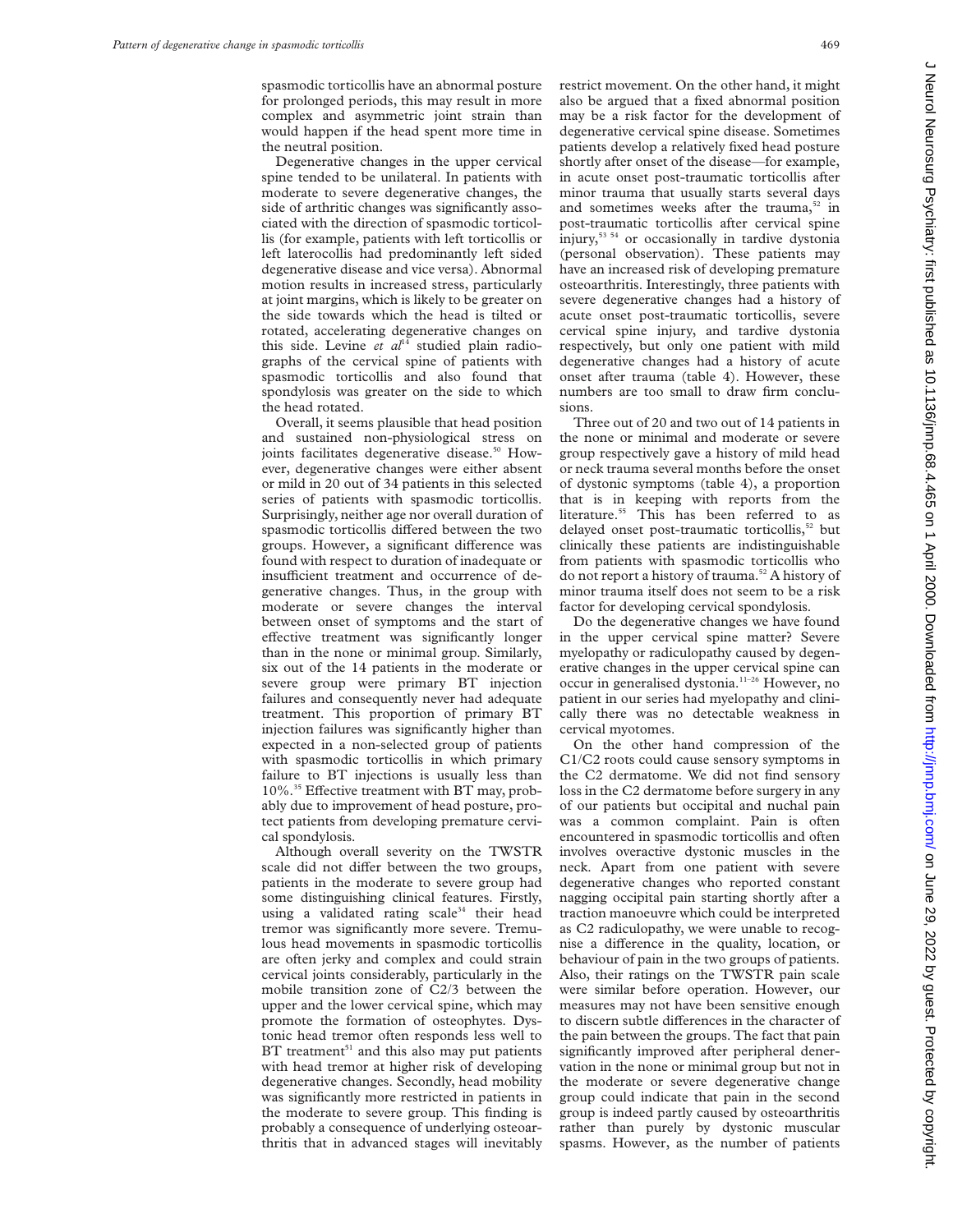operated on with severe degenerative disease is small, these results must be interpreted with caution. Recently Kutvonen et al,<sup>56</sup> assessing patients with spasmodic torticollis for the presence, quality, and location of pain using different established pain measurements, found no association with degenerative changes of the It seems that osteoarthritis compromises

treatment outcome as it impairs neck mobility. The proportion of primary BT failures was high in patients with moderate or severe degenerative changes and surgical outcome was unsatisfactory. Three months after surgery, when possible reinnervation that could limit benefit would not be expected to have occurred, patients with no or mild degenerative changes had a significant improvement of severity of torticollis and associated pain. However, in patients with moderate or severe changes none of the outcome variables had improved. Whereas postoperative neck mobility tended to improve in patients with mild osteoarthritis, this was not the case in patients with moderate or severe changes.

cervical spine.

In a study of 242 patients with spasmodic torticollis, Jankovic and Schwartz<sup>57</sup> found that poor treatment response after BT injections was associated with a long duration of disease before starting BT injections, and pointed out that these non-responders often had restricted head mobility. These features match the characteristics of our patients with marked degenerative changes in the cervical spine, which implies that osteoarthritis may limit response to treatment with BT, and also with SPD. Detailed imaging assessment of degenerative changes in the cervical spine may assist in selecting patients likely to benefit from BT and SPD treatment. Although plain radiographs with lower associated radiation dosage, might prove equally useful in separating patients with no or mild disease from those with moderate or severe degenerative disease, CT is necessary to confidently exclude some craniovertebral anomalies and is our investigation of choice in patients with spasmodic torticollis considered for surgery, or with a history of fixed, post-traumatic, or sudden onset torticollis.

#### **Conclusions**

Patients with spasmodic torticollis are at risk of premature degenerative changes in the upper cervical spine that tend to be on the side to which patients turn or tilt their heads. One risk factor for developing degenerative changes was long duration of the disease without adequate treatment. In other words, effective treatment, particularly BT injections, seemed to be protective. Head tremor and severe restriction of head movements were common in patients with moderate or severe degenerative changes and the second factor is likely to be a consequence of degenerative changes. However, both factors may also accelerate the degenerative process. Overall, treatment response after SPD in the group of patients with marked degenerative changes was unsatisfac-

tory **.** These patients do not seem to be good candidates for surgery.

Imaging of the cervical spine should be considered in patients with spasmodic torticollis who present with significantly restricted head mobility and do not adequately respond to treatment **.** To demonstrate degenerative changes in the spine plain films or CT can be used. Spinal MRI should only be considered when clinical signs of myelopathy are present. As part of our assessment for surgery we now routinely scan patients from the occiput to C4 using CT.

AM was supported by the Ernst Jung-Stiftung für Wissenschaft und Forschung in Hamburg, Germany and by the Eugen Brehm Bequest, UK.

- 1 Nutt JG, Muenter MD, Aronson A, *et al*. Epidemiology of focal and generalised dystonia in Rochester, Minnesota. *Mov Disord* 1998; **3**:188–94.
- 2 Fahn S. Concept and classification of dystonia. *Adv Neurol* 1988;**50**:1–8.
- 3 Fahn S, Bressman SB, Marsden CD. Classification of dystonia. *Adv Neurol* 1998;**78**:1–10.
- 4 Dauer WT, Burke RE, Greene P, *et al*. Current concepts on the clinical features, aetiology and management of idiopathic cervical dystonia. *Brain* 1998;**121**:547–60.
- 5 Chan J, Brin MF, Fahn S. Idiopathic cervical dystonia: clini-cal characteristics. *Mov Disord* 1991;**6**:119–26.
- 6 Comella CL, Stebbins GT, Miller S. Specific dystonic factors contributing to work limitations and disability in
- cervical dystonia. *Neurology* 1996;**46**(suppl 2 ):A295. 7 Rondont P, Marachnd MP, Dellatolas G. Spasmodic torticollis: review of 230 patients. *Can J Neurol Sci* 1991;**18**:143–51.
- 8 Jahanshahi M, Marion MH, Marsden CD. Natural history of adult-onset idiopathic torticollis. *Arch Neurol* 1990;**47** : 548–52.
- 9 Riski JE, Horner J, Nashold BS. Swallowing function in patients with spasmodic torticollis. *Neurology* 1990;**41** : 1443–5.
- 10 Moreau MS, Cauquil AS, Salon MCM. Static and dynamic balance function in spasmodic torticollis. *Mov Disord* 1999;**14**:87–94.
- 11 Waterston JA, Swash M, Watkins ES. Idiopathic dystonia and cervical spondylotic myelopathy. *J Neurol Neurosurg Psychiatry* 1989;**52**:1424–6.
- 12 Hirose G, Kadoya S. Cervical spondylotic radiculo-myelopathy in patients with athetoid-dystonic cerebral palsy: clinical evaluation and surgical treatment. *J Neurol Neurosurg Psychiatry* 1984;**47**:775–80.
- 13 Yamashita Y, Kuroiwa Y. Cervical radiculomyelopathy caused by cerebral palsy (dystonic type): linical evaluation of our 10 cases. *Saishin Igaku* 1979;**34**:293–7.
- 
- 14 Levine RA, Rosenbaum AE, Waltz JM, *et al*. Cervical spondylosis and dyskinesias. *Neurology* 1970;**20**:1194–9. 15 Anderson WW, Wise BL, Itabashi HH, *et al*. Cervical spondylosis in patients with athetosis. *Neurology* 1962;**12** : 410–2.
- 16 Tunkel AR, Pasupuleti R, Acosta WR. Improvement of idiopathic torsion dystonia following dystonia-induced cervical subluxation [letter]. *J Neurol Neurosurg Psychiatry* 1986;**49** : 957–68.
- 17 El Mallakh RS, Rao K, Barwick M. Cervical myelopathy secondary to movement disorders: case report. *Neurosur- gery* 1989;**24**:902–4.
- 18 Polk JL, Maragos VA, Nicholas JJ. Cervical spondylotic myeloradiculopathy in dystonia. *Arch Phys Med Rehabil* 1992;**73**:389–92.
- 19 Kidron D, Steiner I, Melamed E. Late-onset progressive radiculomyelopathy in patients with cervical athetoid-dystonic cerebral palsy. *Eur Neurol* 1987;**27**:164–6. 20 Racette BA, Lauryssen C, Perlmutter JS. Preoperative
- treatment with botulinum toxin to facilitate cervical fusion
- in dystonic cerebral pasly.  $\hat{J}$  Neurosurg 1998, **88**:328-30.<br>21 Nishihara N, Tanabe G, Nakahara S, *et al.* Surgical treatment of cervical spondylotic myelopathy complicating athetoid cerebral palsy.  $\hat{J}$  *Bone Joi*
- 22 Fuji T, Yonenobu K, Fujiwara K, *et al*. Cervical radiculopathy or myelopathy secondary to athetoid cerebral palsy. *J*
- *Bone Joint Surg (Am)* 1987;69:815–21.<br>
Amgelini L, Broggi G, Nardocci N, *et al.* Subacute cervical<br>
myelopathy in a child with cerebral palsy. Secondary to tor-<br>
sion dystonia? *Childs Brain* 1982;9:354–7.
- 24 Pollak L, Schiffer J, Klein C, et al. Neurosurgical intervention for cervical disk disease in dystonic cerebral palsy. *Mov Disord* 1998;**13**:713–7.
- 25 Reese ME, Msall ME, Owen S, *et al*. Acquired cervical spine impairment in your adults with cerebral palsy. *Dev Med Child Neurol* 1991;**33**:153–66.
- 26 Adler CH, Zimmerman RS, Lyons MK, *et al*. Perioperative use of Botulinum toxin for movement disorder-induced cervical spine disease. *Mov Disord* 1996;**11**:79–81.